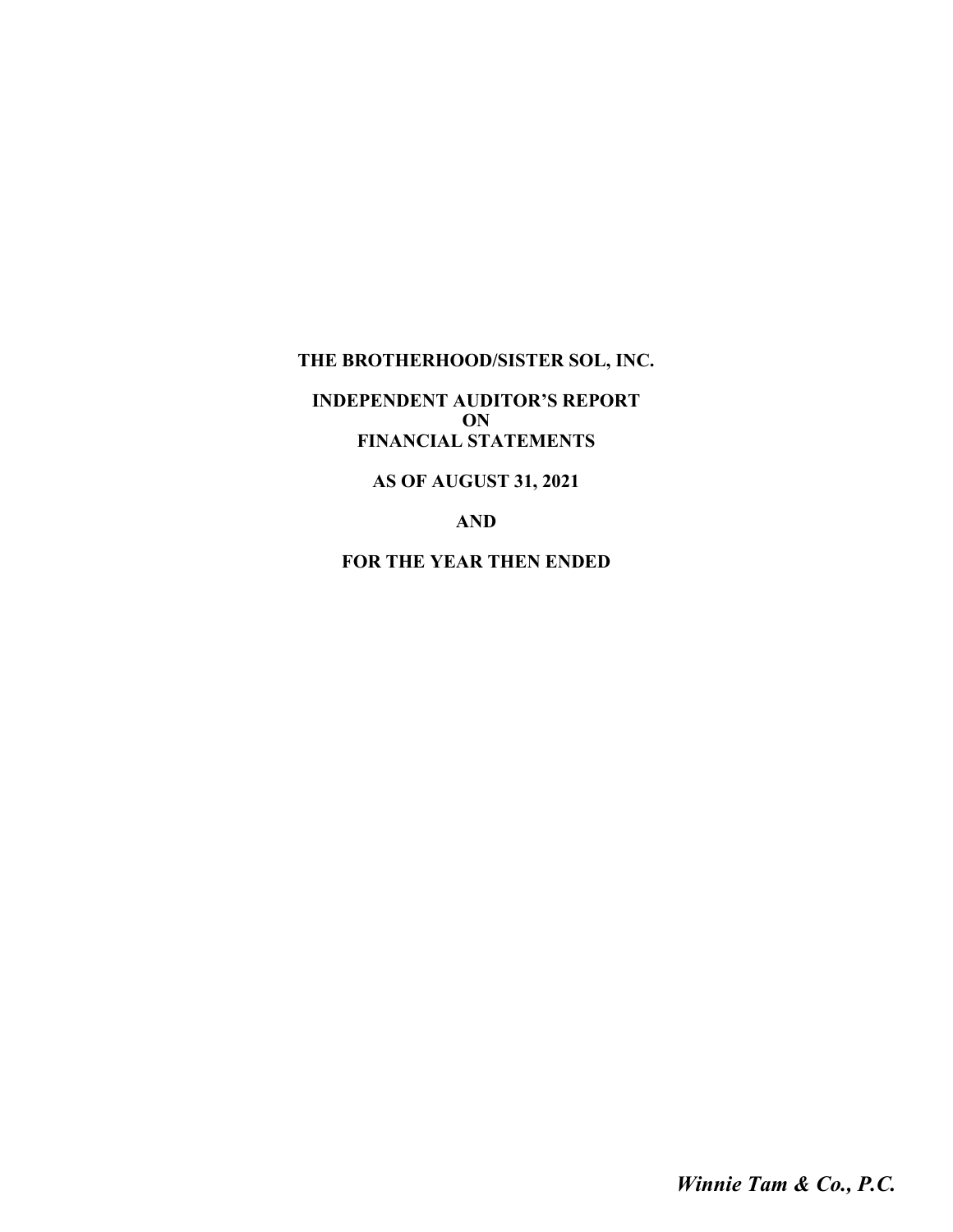# **THE BROTHERHOOD/SISTER SOL, INC.**

# - CONTENTS -

|                                                                               | Page     |
|-------------------------------------------------------------------------------|----------|
| Independent Auditor's Report                                                  | $1 - 2$  |
| <b>Statement of Financial Position</b><br>as of August 31, 2021               | 3        |
| <b>Statement of Activities</b><br>for the year ended August 31, 2021          | 4        |
| <b>Statement of Functional Expenses</b><br>for the year ended August 31, 2021 | 5        |
| <b>Statement of Cash Flows</b><br>for the year ended August 31, 2021          | 6        |
| Notes to Financial Statements                                                 | $7 - 15$ |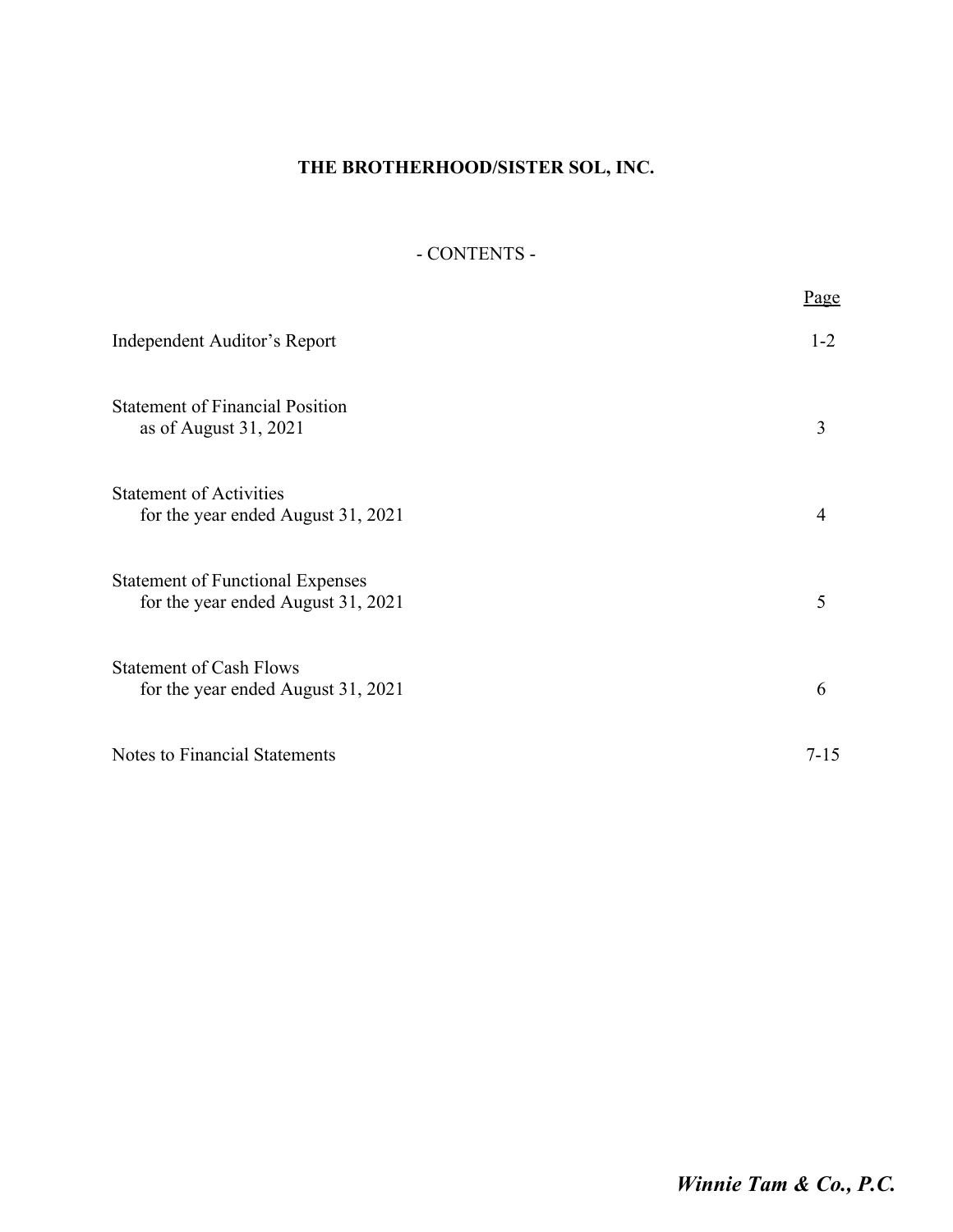

**Certified Public Accountants** Fax: (212) 785-4601

50 Broad Street, Suite 1837 New York, New York 10004 Tel: (212) 785-4600

**MEMBERS** AMERICAN INSTITUTE OF CERTIFIED PUBLIC ACCOUNTANTS NEW YORK STATE SOCIETY OF CERTIFIED PUBLIC ACCOUNTANTS

## **INDEPENDENT AUDITOR'S REPORT**

To the Board of Directors The Brotherhood/Sister Sol, Inc. New York, New York

We have audited the accompanying financial statements of The Brotherhood/Sister Sol, Inc., which comprise the statement of financial position as of August 31, 2021, and the related statements of activities, functional expenses and cash flows for the year then ended, and the related notes to the financial statements.

#### **Management's Responsibility for the Financial Statements**

Management is responsible for the preparation and fair presentation of these financial statements in accordance with accounting principles generally accepted in the United States of America; this includes the design, implementation, and maintenance of internal control relevant to the preparation and fair presentation of financial statements that are free from material misstatement, whether due to fraud or error.

#### **Auditor's Responsibility**

Our responsibility is to express an opinion on these financial statements based on our audit. We conducted our audit in accordance with auditing standards generally accepted in the United States of America. Those standards require that we plan and perform the audit to obtain reasonable assurance about whether the financial statements are free of material misstatement.

An audit involves performing procedures to obtain audit evidence about the amounts and disclosures in the financial statements. The procedures selected depend on the auditor's judgment, including the assessment of the risks of material misstatement of the financial statements, whether due to fraud or error. In making those risk assessments, the auditor considers internal control relevant to the entity's preparation and fair presentation of the financial statements in order to design audit procedures that are appropriate in the circumstances, but not for the purpose of expressing an opinion on the effectiveness of the entity's internal control. Accordingly, we express no such opinion. An audit also includes evaluating the appropriateness of accounting policies used and the reasonableness of significant accounting estimates made by management, as well as evaluating the overall presentation of the financial statements.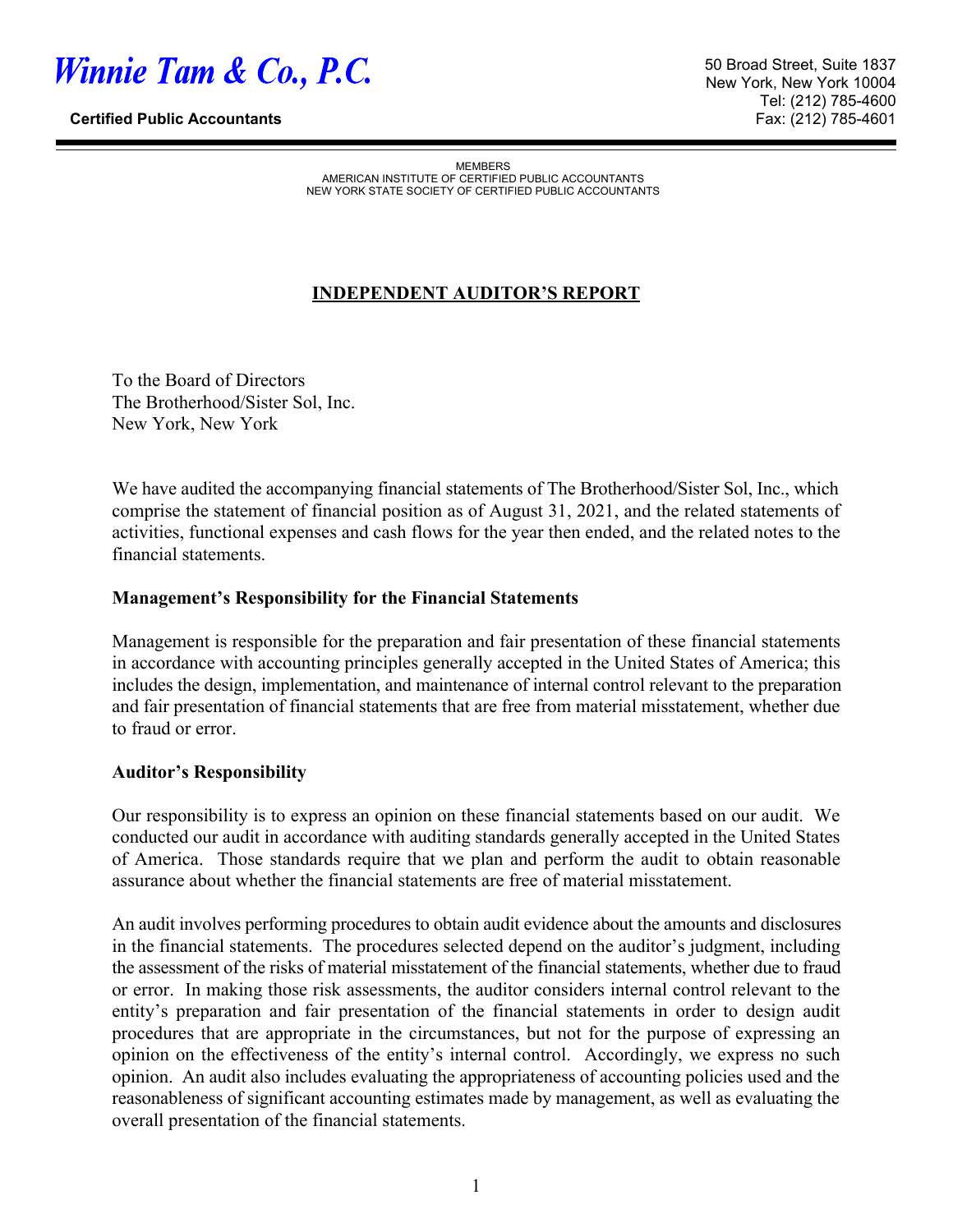We believe that the audit evidence we have obtained is sufficient and appropriate to provide a basis for our audit opinion.

#### **Opinion**

In our opinion, the financial statements referred to above present fairly, in all material respects, the financial position of The Brotherhood/Sister Sol, Inc. as of August 31, 2021 and the changes in its net assets and its cash flows for the year then ended in accordance with accounting principles generally accepted in the United States of America.

#### **Emphasis of Matter - Subsequent Event**

As discussed in Note 5 to the financial statements, in May 2020, The Brotherhood/Sister Sol, Inc. received an unsecured loan in the amount of \$604,100 due to the Small Business Administration ("SBA"), as part of the *Coronavirus Aid, Relief, and Economic Security Act ("CARES Act'')*  Payment Protection Plan, as amended by the *Consolidated Appropriations Act, 2021.* On September 20, 2021, The Brotherhood/Sister Sol, Inc. received notification from the SBA that the entire \$604,100 loan balance was forgiven. Our opinion is not modified with respect to these matters.

Winnie Jam & Co., P.C.

New York, New York March 3, 2022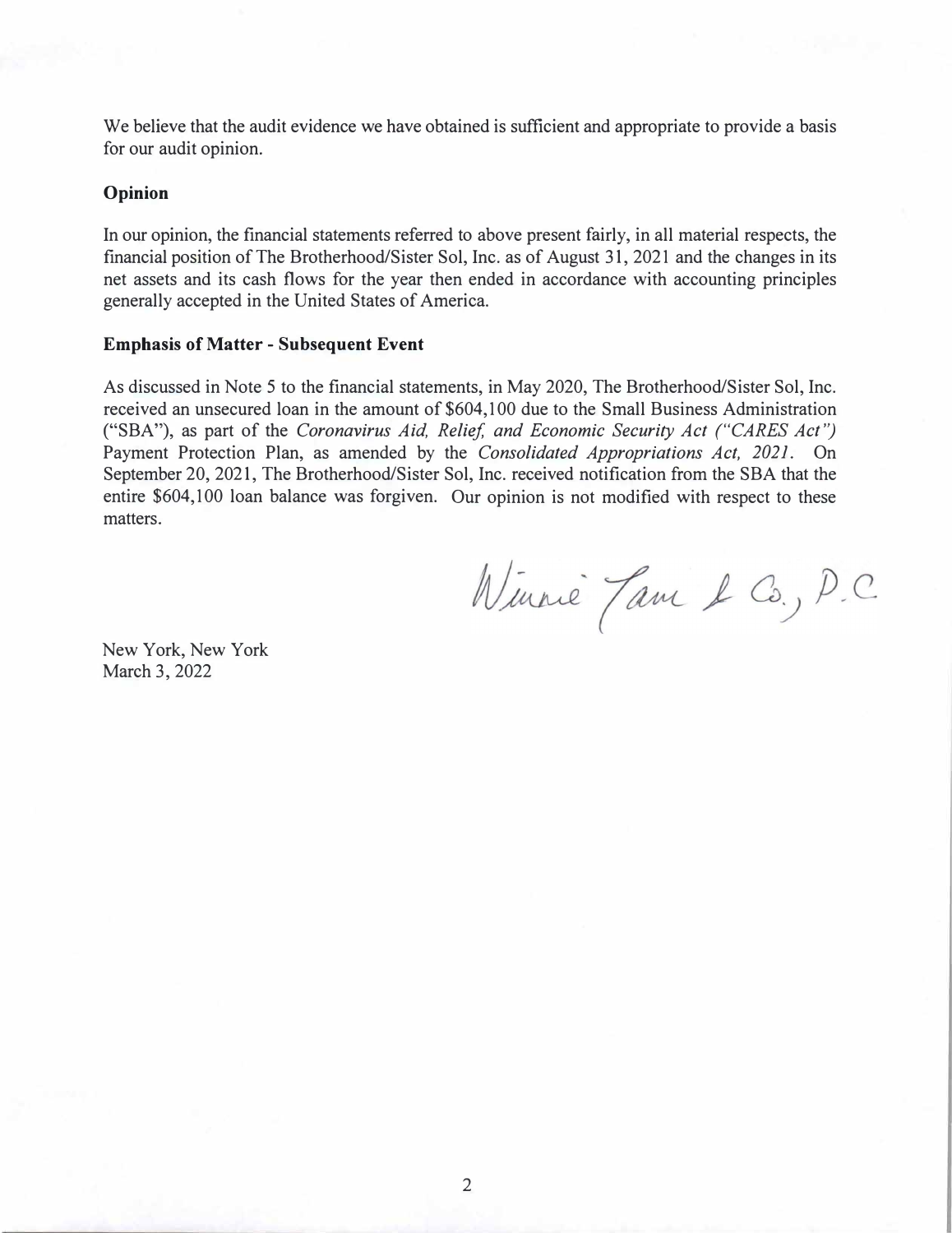# **THE BROTHERHOOD/SISTER SOL, INC. STATEMENT OF FINANCIAL POSITION AS OF AUGUST 31, 2021**

# **ASSETS**

| <b>Current Assets</b>                                      |                           |
|------------------------------------------------------------|---------------------------|
| Cash                                                       | $\mathbb{S}$<br>1,435,986 |
| Accounts receivable                                        | 16,256                    |
| Pledges, grants and contributions receivable - Note 2      | 323,000                   |
| Prepaid expenses                                           | 374,333                   |
| Inventories, at lower of cost or market                    | 20,372                    |
| <b>Total Current Assets</b>                                | 2,169,947                 |
| <b>Non-Current Assets</b>                                  |                           |
| Construction in progress - Note 10                         | 16,695,477                |
| Fixed assets, at cost, net of accumulated depreciation and |                           |
| amortization of \$346,373 - Notes 2 and 4                  | 1,279,817                 |
| Security deposits                                          | 35,600                    |
| <b>Total Assets</b>                                        | <u>\$20,180,841</u>       |
| <b>LIABILITIES AND NET ASSETS</b>                          |                           |
| <b>LIABILITIES</b>                                         |                           |
| <b>Current Liabilities</b>                                 |                           |
| Loans payable - Note 5                                     | \$<br>656,654             |
| Accounts and accrued expenses payable                      | 254,562                   |
| Construction costs payable                                 | 2,903,721                 |
| <b>Total Current Liabilities</b>                           | 3,814,937                 |
| <b>Non-Current Liabilities</b>                             |                           |
| Deferred rent payable - Note 7                             | 4,096                     |
| Loan payable - Note 5                                      | 2,038,041                 |
| <b>Total Liabilities</b>                                   | 5,857,074                 |
| <b>NET ASSETS</b>                                          |                           |
| Without donor restrictions                                 | 13,940,767                |
| With donor restrictions - Note 9                           | 383,000                   |
| <b>Total Net Assets</b>                                    | 14,323,767                |
| <b>Total Liabilities and Net Assets</b>                    | <u>\$20,180,841</u>       |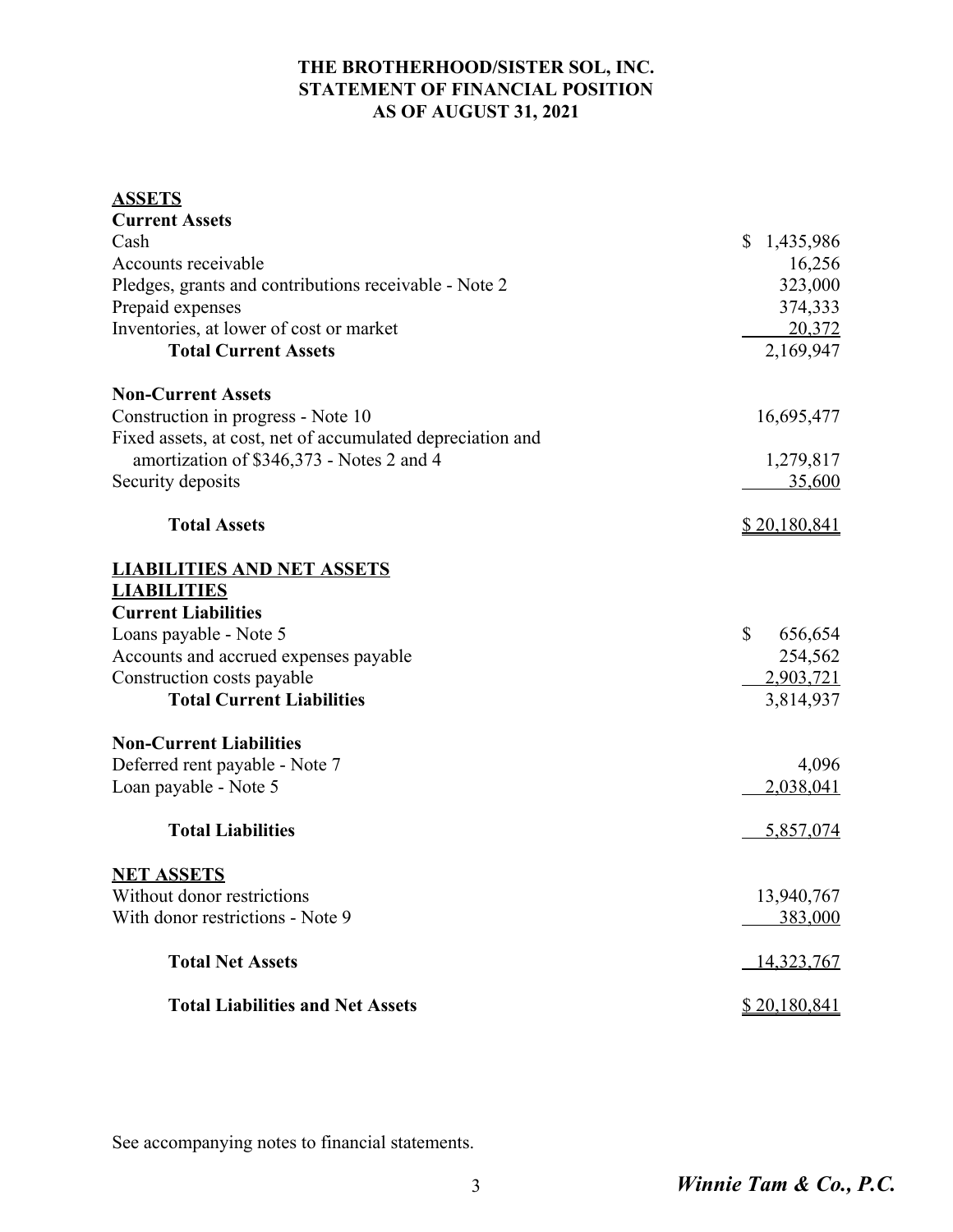# **THE BROTHERHOOD/SISTER SOL, INC. STATEMENT OF ACTIVITIES FOR THE YEAR ENDED AUGUST 31, 2021**

|                                                | <b>Without Donor</b><br>Restrictions | With Donor<br>Restrictions | Total           |
|------------------------------------------------|--------------------------------------|----------------------------|-----------------|
| <b>Operating Activities</b>                    |                                      |                            |                 |
| <b>Support and Revenue</b>                     |                                      |                            |                 |
| Grants, contributions and fees from:           |                                      |                            |                 |
| Foundations and trusts                         | \$<br>1,193,948                      | \$<br>2,103,415            | 3,297,363<br>\$ |
| Individuals                                    | 1,038,433                            | 666,503                    | 1,704,936       |
| Corporations                                   | 266,715                              | 763,000                    | 1,029,715       |
| Church                                         |                                      | 100,000                    | 100,000         |
| Federation                                     |                                      | 555                        | 555             |
| Governmental agencies                          |                                      | 4,800,386                  | 4,800,386       |
| Special events                                 | 1,114,382                            |                            | 1,114,382       |
| Program fees                                   | 17,259                               |                            | 17,259          |
| In-kind contributions - Notes 2 and 6          | 330,410                              |                            | 330,410         |
| Merchandise sales                              | 3,489                                |                            | 3,489           |
| Other income                                   | 2,958                                |                            | 2,958           |
| <b>Total Operating Support and Revenue</b>     | 3,967,594                            | 8,433,859                  | 12,401,453      |
| Net assets released from restrictions - Note 8 | 9,054,410                            | 9,054,410)                 |                 |
| <b>Total Operating Support and Revenue</b>     | 13,022,004                           | 620,551                    | 12.401.453      |
| <b>Expenses</b>                                |                                      |                            |                 |
| Program Services                               | 5,162,267                            |                            | 5,162,267       |
| Administrative and general                     | 593,313                              |                            | 593,313         |
| Fundraising                                    | 720,121                              |                            | 720,121         |
| <b>Total Expenses</b>                          | 6,475,701                            |                            | 6,475,701       |
| <b>Change in Net Assets from</b>               |                                      |                            |                 |
| <b>Operating Activities</b>                    | 6,546,303                            | 620,551                    | 5,925,752       |
| <b>Non-Operating Activities</b>                |                                      |                            |                 |
| Interest income                                | 2,982                                |                            | 2,982           |
| Loan interest expenses                         | 118,828)                             |                            | 118,828)        |
| <b>Change in Net Assets from</b>               |                                      |                            |                 |
| <b>Non-Operating Activities</b>                | 115,846)                             |                            | 115,846)        |
| Change in Net Assets                           | 6,430,457                            | 620,551)<br>€              | 5,809,906       |
| Net Assets as of August 31, 2020               | 7,510,310                            | 1,003,551                  | 8,513,861       |
| Net Assets as of August 31, 2021               | \$13,940,767                         | 383,000<br>\$              | \$14,323,767    |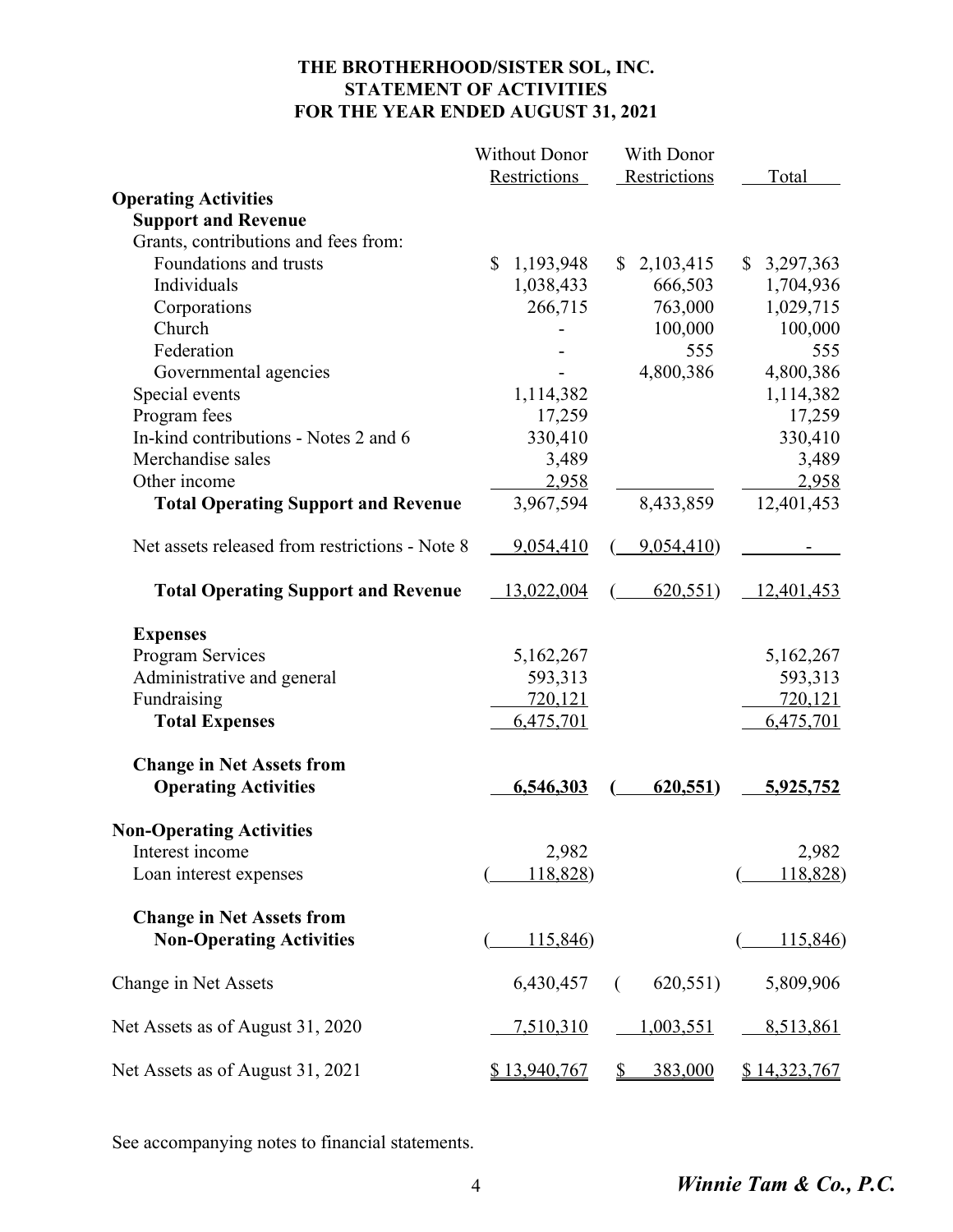# **THE BROTHERHOOD/SISTER SOL, INC. STATEMENT OF FUNCTIONAL EXPENSES FOR THE YEAR ENDED AUGUST 31, 2021**

|                                                                         |    |                            | <b>Supporting Services</b> |                                  | Total        |                    |                           |                                              |
|-------------------------------------------------------------------------|----|----------------------------|----------------------------|----------------------------------|--------------|--------------------|---------------------------|----------------------------------------------|
|                                                                         |    | Program<br><b>Services</b> |                            | Administrative<br>and<br>General |              | Fundraising        |                           | Program and<br>Supporting<br><b>Services</b> |
| <b>Salaries</b><br>Payroll taxes and employee benefits                  | S  | 2,322,248<br>714,943       | $\mathbb{S}$               | 230,601<br>70,995                | $\mathbb{S}$ | 330,797<br>101,842 | \$                        | 2,883,646<br>887,780                         |
|                                                                         |    |                            |                            |                                  |              |                    |                           |                                              |
| <b>Total Payroll and related expenses</b>                               |    | 3,037,191                  |                            | 301,596                          |              | 432,639            |                           | 3,771,426                                    |
| Occupancy and space rental                                              |    | 228,337                    |                            | 23,000                           |              |                    |                           | 251,337                                      |
| Printing and publications                                               |    | 217                        |                            | 1,085                            |              | 4,698              |                           | 6,000                                        |
| Equipment rental, repairs and maintenance                               |    | 13,769                     |                            | 1,368                            |              | 1,961              |                           | 17,098                                       |
| Telephone and communications                                            |    | 25,468                     |                            | 9,894                            |              | 19,892             |                           | 55,254                                       |
| Meetings and conferences<br>Professional and consultant fees (including |    | 5,549                      |                            | 273                              |              | 1,640              |                           | 7,462                                        |
| donated services of \$119,492 - Note 6)                                 |    | 534,356                    |                            | 106,362                          |              | 209,970            |                           | 850,688                                      |
| Supplies and office expenses                                            |    | 117,389                    |                            | 53,135                           |              | 5,534              |                           | 176,058                                      |
| Travel and transportation                                               |    | 48,863                     |                            | 1,927                            |              | 14                 |                           | 50,804                                       |
| Postage and mailing                                                     |    | 5,253                      |                            | 1,236                            |              | 1,712              |                           | 8,201                                        |
| Fees, dues and subscriptions                                            |    | 7,442                      |                            | 4,346                            |              | 209                |                           | 11,997                                       |
| Insurance                                                               |    | 17,785                     |                            | 55,321                           |              | 981                |                           | 74,087                                       |
| Marketing and promotion                                                 |    | 44,000                     |                            | 11,000                           |              | 2,444              |                           | 57,444                                       |
| Food distribution (including donated                                    |    |                            |                            |                                  |              |                    |                           |                                              |
| food pantry of \$210,918 - Note 6)                                      |    | 710,398                    |                            | 9,497                            |              | 1,308              |                           | 721,203                                      |
| Other program expenses                                                  |    | 113,541                    |                            | 1,624                            |              | 17,568             |                           | 132,733                                      |
| Honorarium and youth stipends                                           |    | 131,099                    |                            |                                  |              |                    |                           | 131,099                                      |
| Staff development                                                       |    | 4,644                      |                            |                                  |              | 729                |                           | 5,373                                        |
| Credit card processing fees, bank fees                                  |    |                            |                            |                                  |              |                    |                           |                                              |
| and other charges                                                       |    | 28,704                     |                            | 2,884                            |              |                    |                           | 31,588                                       |
| Miscellaneous expense                                                   |    |                            |                            |                                  |              | 6,249              |                           | 6,249                                        |
| <b>Total Expenses before depreciation</b>                               |    |                            |                            |                                  |              |                    |                           |                                              |
| and amortization                                                        |    | 5,074,005                  |                            | 584,548                          |              | 707,548            |                           | 6,366,101                                    |
| Depreciation and amortization                                           |    | 88,262                     |                            | 8,765                            |              | 12,573             |                           | 109,600                                      |
| <b>Total Expenses</b>                                                   | \$ | 5,162,267                  | $\mathbb S$                | 593,313                          | \$           | 720,121            | $\boldsymbol{\mathsf{S}}$ | 6,475,701                                    |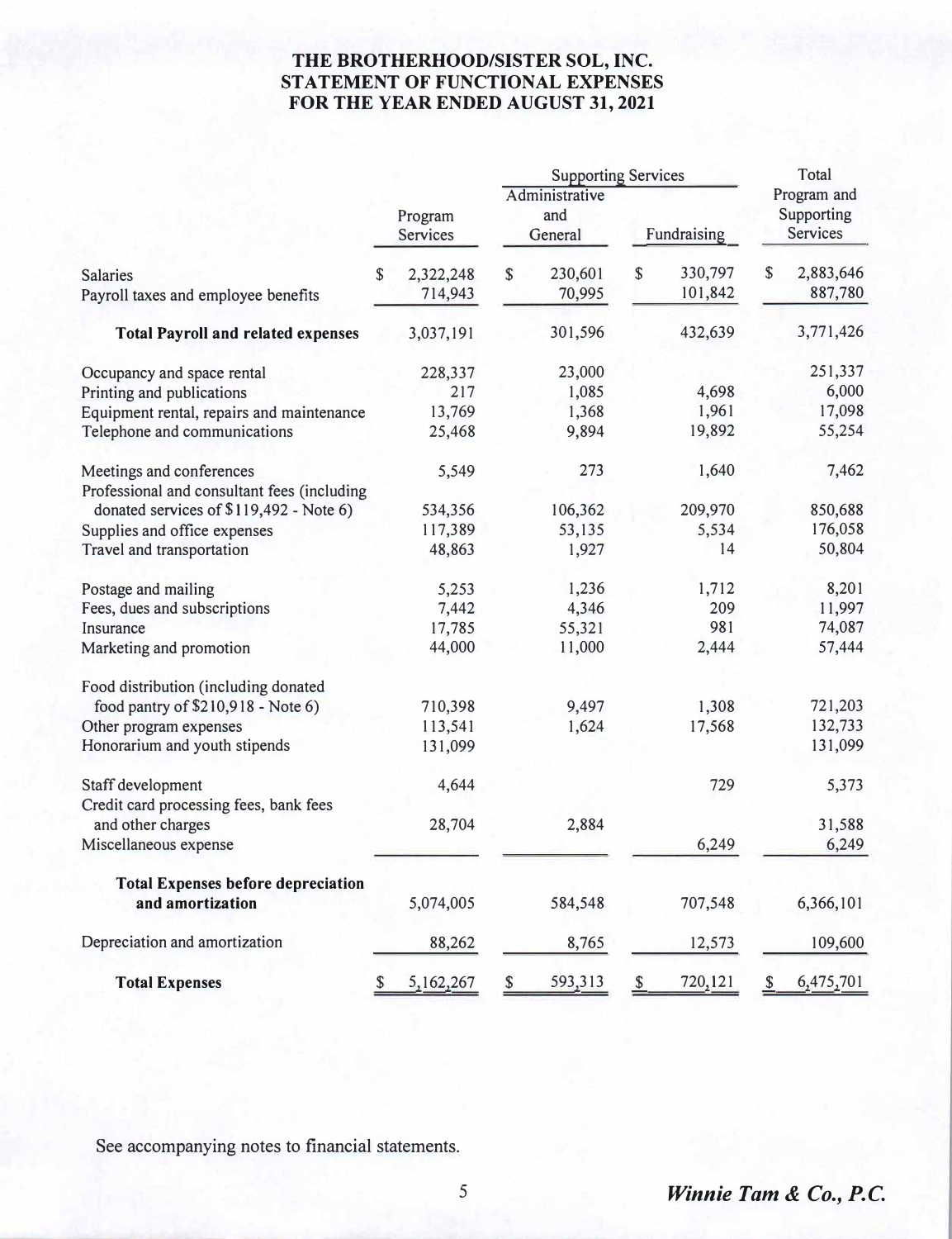# **THE BROTHERHOOD/SISTER SOL, INC. STATEMENT OF CASH FLOWS FOR THE YEAR ENDED AUGUST 31, 2021**

| <b>Cash Flows from Operating Activities</b>              |                 |
|----------------------------------------------------------|-----------------|
| Change in Net Assets                                     | \$5,809,906     |
| Adjustments to reconcile change in Net Assets to         |                 |
| net cash provided by operating activities                |                 |
| Depreciation and amortization                            | 109,600         |
| Grants and contributions for capital campaign            | 5,447,788)<br>€ |
| Changes in assets and liabilities:                       |                 |
| Increase in accounts receivable                          | 13,332)         |
| Decrease in pledges, grants and contributions receivable | 730,530         |
| Increase in prepaid expenses                             | 222,279)<br>€   |
| Decrease in inventories                                  | 6,000           |
| Decrease in security deposits                            | 3,750           |
| Increase in accounts and accrued expenses payable        | 41,194          |
| Decrease in deferred rent payable                        | 9,374)          |
| <b>Net Cash Provided by Operating Activities</b>         | 1,008,207       |
| <b>Cash Flows from Investing Activities</b>              |                 |
| Increase in construction in progress, net                | 8,292,933)      |
| <b>Net Cash Used in Investing Activities</b>             | ( 8, 292, 933)  |
| <b>Cash Flows from Financing Activities</b>              |                 |
| Grants and contributions for capital campaign            | 5,447,788       |
| Payment of deferred loan costs                           | 109,405<br>€    |
| Proceeds from loan                                       | 2,200,000       |
| Repayment of loan                                        | 2,214,766)      |
| <b>Net Cash Provided by Financing Activities</b>         | 5,323,617       |
| <b>Net Decrease in Cash</b>                              | 1,961,109)<br>€ |
| Cash balance as of August 31, 2020                       | 3,397,095       |
| Cash balance as of August 31, 2021                       | 1,435,986       |
|                                                          |                 |

# **Supplemental Disclosure of Cash Flow Information**:

| Cash paid during the year for interest |  | $\frac{\$}{179,073}$ |
|----------------------------------------|--|----------------------|
|----------------------------------------|--|----------------------|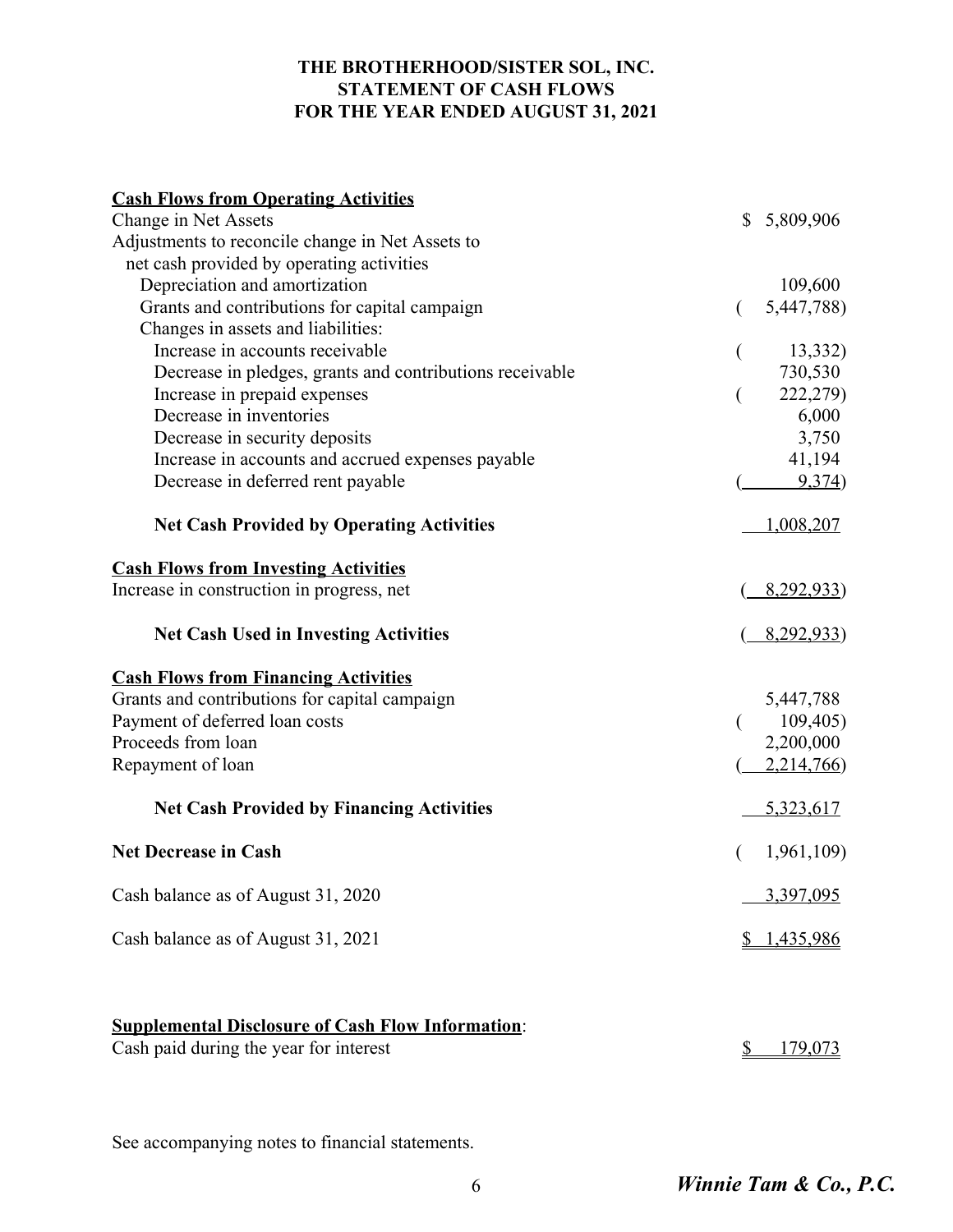# **NOTE 1 ORGANIZATION**

The Brotherhood/Sister Sol, Inc. ("Bro/Sis") is a unique youth development organization recognized for providing an innovative and highly successful model of comprehensive, holistic and long-term support services to youth who range in age from eight to twentytwo. Bro/Sis offers wrap around evidence-based programming.

Bro/Sis focuses on issues such as leadership development and educational achievement, sexual responsibility, sexism and misogyny, political education and social justice, Pan-African and Latino history, and global awareness.

Bro/Sis is exempt from income taxes under Section 501(c)3 of the Internal Revenue Code and similar provisions of the State Code. Contributions to Bro/Sis are tax deductible to donors under Section 170 of the IRC. Bro/Sis is not classified as a private foundation.

# **NOTE 2 SUMMARY OF SIGNIFICANT ACCOUNTING POLICIES**

Bro/Sis prepares its financial statements in accordance with generally accepted accounting principles promulgated in the United States of America for not-for-profit entities.

The significant accounting and reporting policies used by Bro/Sis are described below to enhance the usefulness and understandability of the financial statements.

- a) The accompanying financial statements have been prepared using the accrual basis of accounting.
- b) Grants and contributions, including unconditional promises to give, are recognized when received. All contributions are reported as increases in net assets without donor restrictions unless use of the contributed assets is specifically restricted by the donor. Amounts received that are restricted by the donor to use in future periods or for specific purposes are reported as increases in net assets with donor restrictions. Unconditional promises with payments due in future years have an implied restriction to be used in the year the payment is due, and therefore are reported as restricted until the payment is due, unless the contribution is clearly intended to support activities of the current fiscal year. Conditional promises, such as matching grants, are not recognized until they become unconditional, that is, until all conditions on which they depend are substantially met.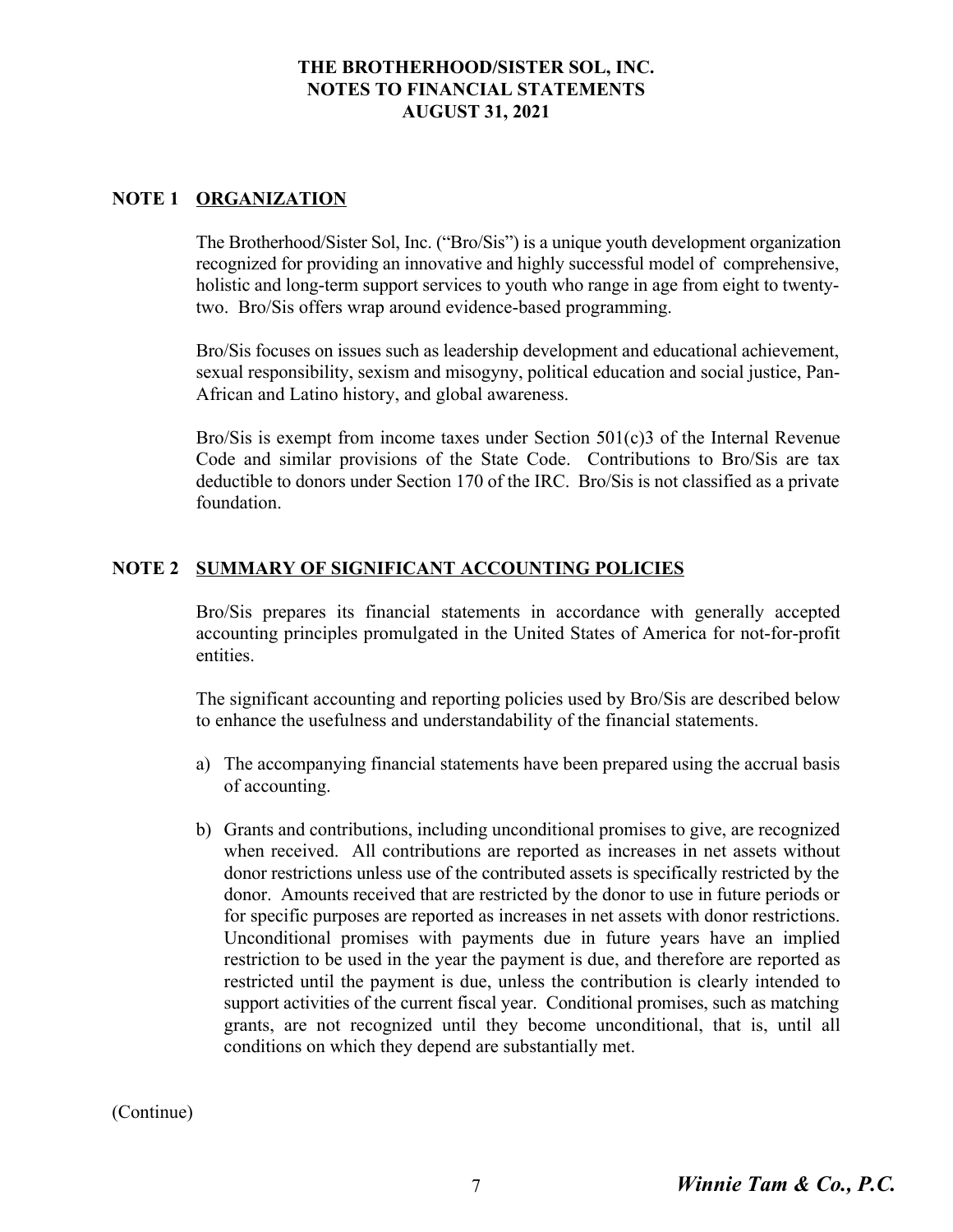## **NOTE 2 SUMMARY OF SIGNIFICANT ACCOUNTING POLICIES** - (Continued)

Grants and contributions receivable are unconditional promises to give that are recognized as contributions when the promise is received. Unconditional promises to give that are expected to be collected in less than one year are reflected as current promises to give and are reported at net realizable value. Unconditional promises to give that are expected to be collected in more than one year are reflected as longterm promises to give and are recorded at fair value at the date of promise. That fair value is computed using a present value technique applied to anticipated cash flows. Amortization of the resulting discount is recognized as additional contribution revenue. The allowance for uncollectible contributions receivable is determined based on management's evaluation of the collectibility of individual promises.

As of August 31, 2021, all unconditional promises to give are due in less than one year.

- c) Cash consists of cash held in checking accounts and cash on hand. At year end and throughout the year, Bro/Sis' cash balances were deposited in a high quality financial institution which, at times, may exceed the current insured amount under Federal Deposit Insurance Corporation ("FDIC") protection. Management believes that Bro/Sis is not exposed to any significant credit risk on cash.
- d) Inventories are stated at the lower of cost, determined by the LIFO method, or market.
- e) Bro/Sis capitalized all significant expenditures for fixed assets. These assets are recorded at cost. Equipment is capitalized if it has a cost of \$5,000 or more and a useful life when acquired of more than 1 year. Repairs and maintenance that do not significantly increase the useful life of the asset are expensed as incurred. Depreciation is provided for on a straight-line basis over the estimated useful lives of the assets ranging from 3 to 39 years. Leasehold improvements are amortized over their estimated lives or the remaining term of the lease, whichever is shorter.
- f) The financial statements report net assets and changes in net assets in two classes that are based upon the existence or absence of restrictions on use that are placed by its donors, as follows:

Net assets without donor restrictions are resources available to support operations. The only limits on the use of these net assets are the broad limits resulting for the nature of the organization, the environment in which it operates, the purposes specified in its corporate documents and its application for tax-exempt status, and any limits resulting from contractual agreements with creditors and others that are entered into in the course of its operations.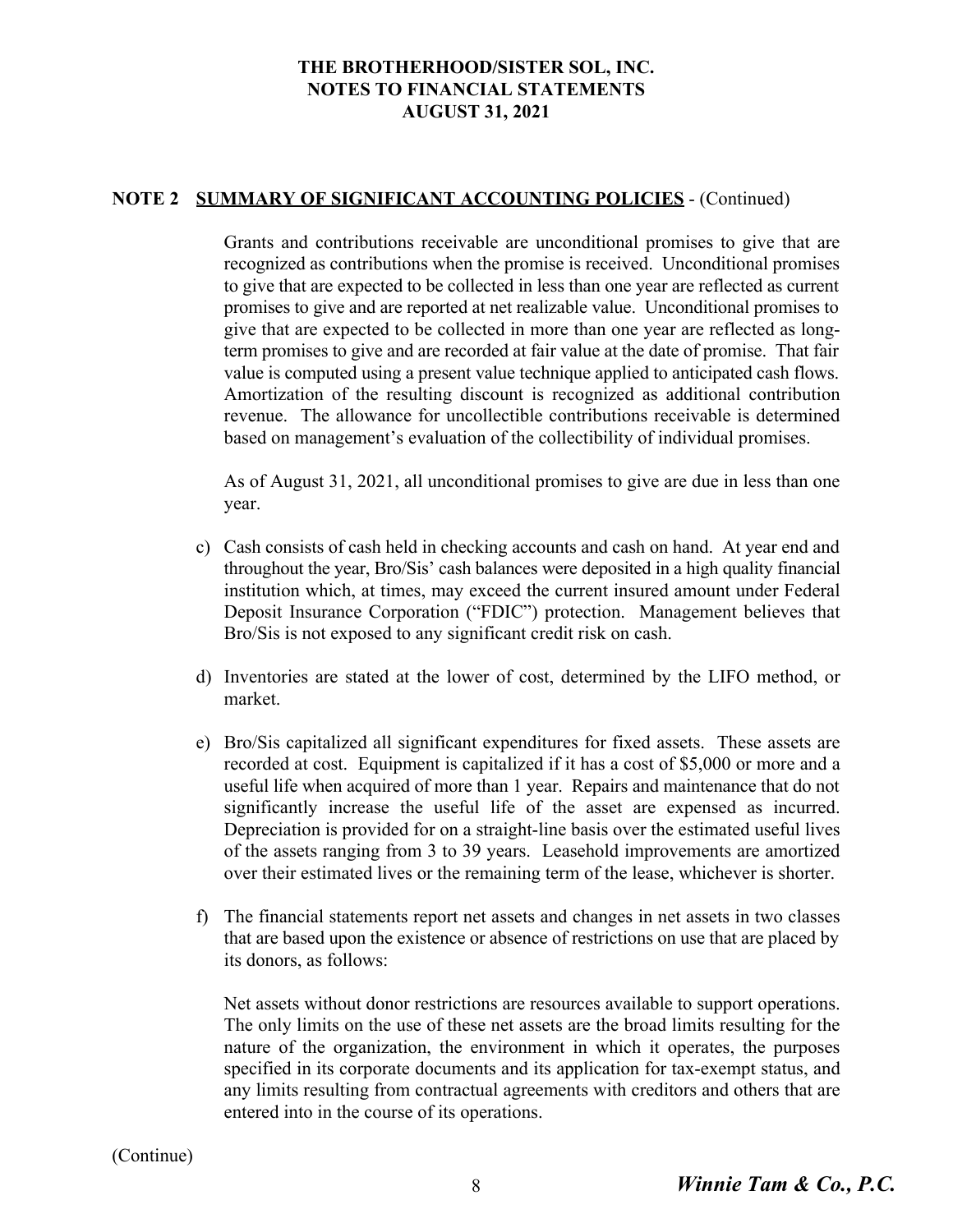# **NOTE 2 SUMMARY OF SIGNIFICANT ACCOUNTING POLICIES** - (Continued)

Net assets with donor restrictions are resources that are restricted by a donor for use for a particular purpose or in a particular future period. Some donor-imposed restrictions are temporary in nature, and the restriction will expire when the resources are used in accordance with the donor's instructions or when the stipulated time has passed. Other donor-imposed restrictions are perpetual in nature; the organization must continue to use the resources in accordance with the donor's instructions.

When a donor's restriction is satisfied, either by using the resources in the manner specified by the donor or by the passage of time, the expiration of the restriction is reported in the financial statements by reclassifying the net assets from net assets with donor restrictions to net assets without donor restrictions.

- g) Bro/Sis' policy is to account for the forgivable loans received through the Small Business Administration ("SBA") under the *Coronavirus Aid, Relief, and Economic Security Act ("CARES Act")* Paycheck Protection Program ("PPP") as debt in accordance with Accounting Standards Codification ("ASC") 470, *Debt*, and other related accounting pronouncements. The forgiveness of debt, in whole or in part, is recognized once the debt is extinguished, which occurs when Bro/Sis is legally released from the liability by the SBA. Any portion of debt forgiven, adjusted for accrued interest forgiven and unamortized debt issuance costs, is recorded as a gain on extinguishment of debt, and presented in the non-operating activities section on the statement of activities.
- h) Debt issuance costs incurred in connection with the issuance of long-term debt are capitalized and amortized to interest expense over the term of the debt using a straight-line method, which approximates the effective interest method. The unamortized amount is presented as a reduction of loans payable on the balance sheet.
- i) Program fees are recognized as operating income in the period in which they are earned. Program fees received in advance are recorded as deferred revenue.
- j) Donated services are reflected in the statement of activities at their fair value. Materials and other assets received as donations are recorded and reflected in the accompanying financial statements at their fair values at the date of receipt.
- k) The preparation of financial statements requires management to make estimates and assumptions that affect the reported amounts of assets and liabilities and disclosure of contingent assets and liabilities at the date of the financial statements and the reported amounts of revenues and expenses during the reporting period.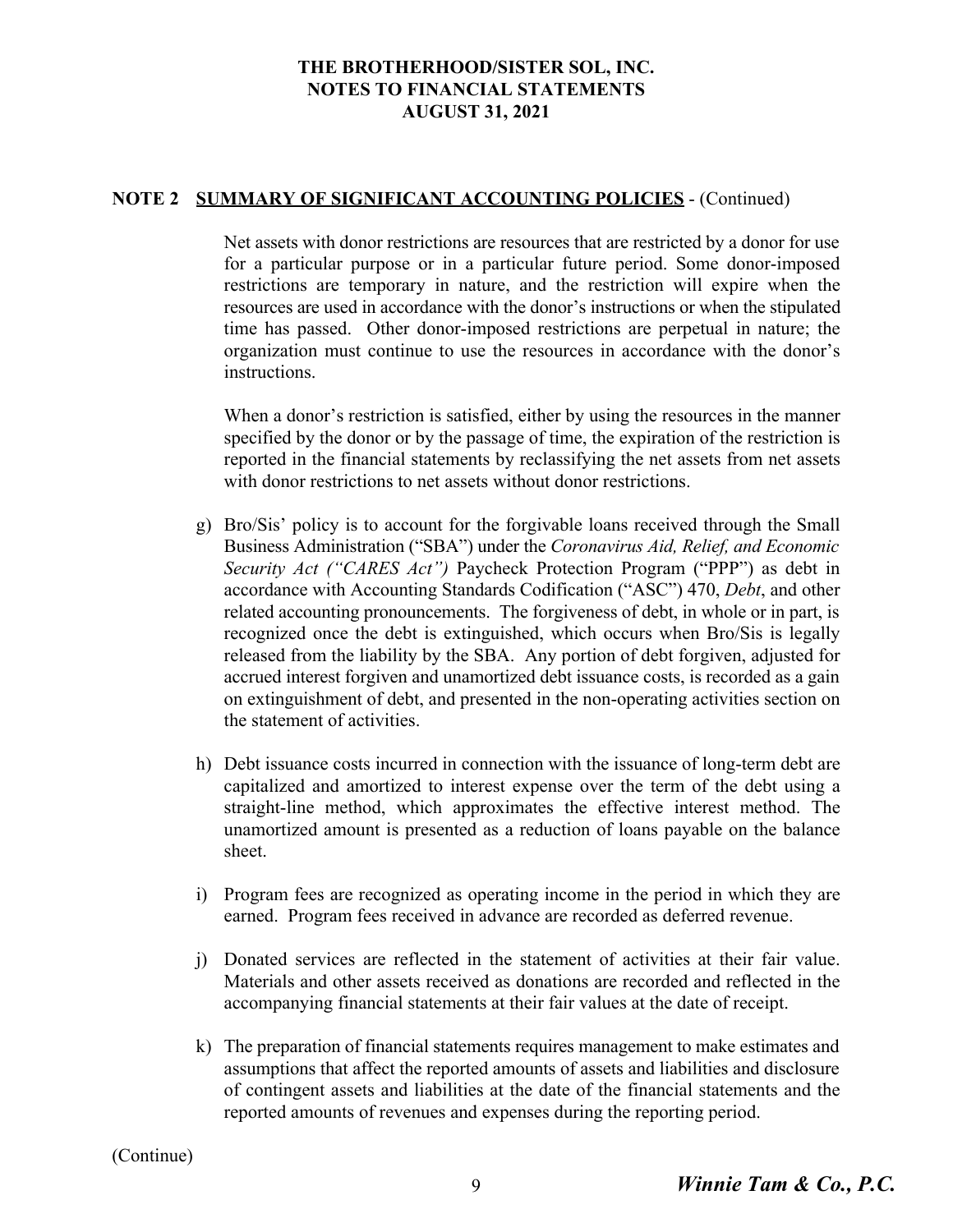#### **NOTE 2 SUMMARY OF SIGNIFICANT ACCOUNTING POLICIES** - (Continued)

On an ongoing basis, Bro/Sis' management evaluates the estimates and assumptions based upon historical experience and various other factors and circumstances. Bro/Sis' management believes that the estimates and assumptions are reasonable in the circumstances; however, the actual results could differ from those estimates.

l) Bro/Sis adopted *Financial Accounting Standards Board* ("FASB") guidance on uncertain income tax positions in its financial statements. Bro/Sis recognizes the effect of tax positions only when they are more likely than not of being sustained. Management is not aware of any violation of its tax status as an organization exempt from income taxes.

# **NOTE 3 LIQUIDITY AND AVAILABILITY**

Financial assets available for general expenditure, that is, without donor or other restrictions limiting their use, within one year of August 31, 2021 are:

| <b>Financial Assets:</b>                                          |                 |
|-------------------------------------------------------------------|-----------------|
| Cash                                                              | \$<br>1,435,986 |
| Accounts receivable                                               | 16,256          |
| Pledges, grants and contributions receivable                      | 323,000         |
| <b>Total Financial Assets</b>                                     | 1,775,242       |
| Less financial assets held to meet<br>donor-imposed restrictions: |                 |
| Purpose-restricted net assets                                     | 233,0           |
| Amount available for general                                      |                 |
| Expenditures within one year                                      |                 |

As part of the liquidity management plan, Bro/Sis invests cash in excess of daily requirements in interest-bearing checking accounts.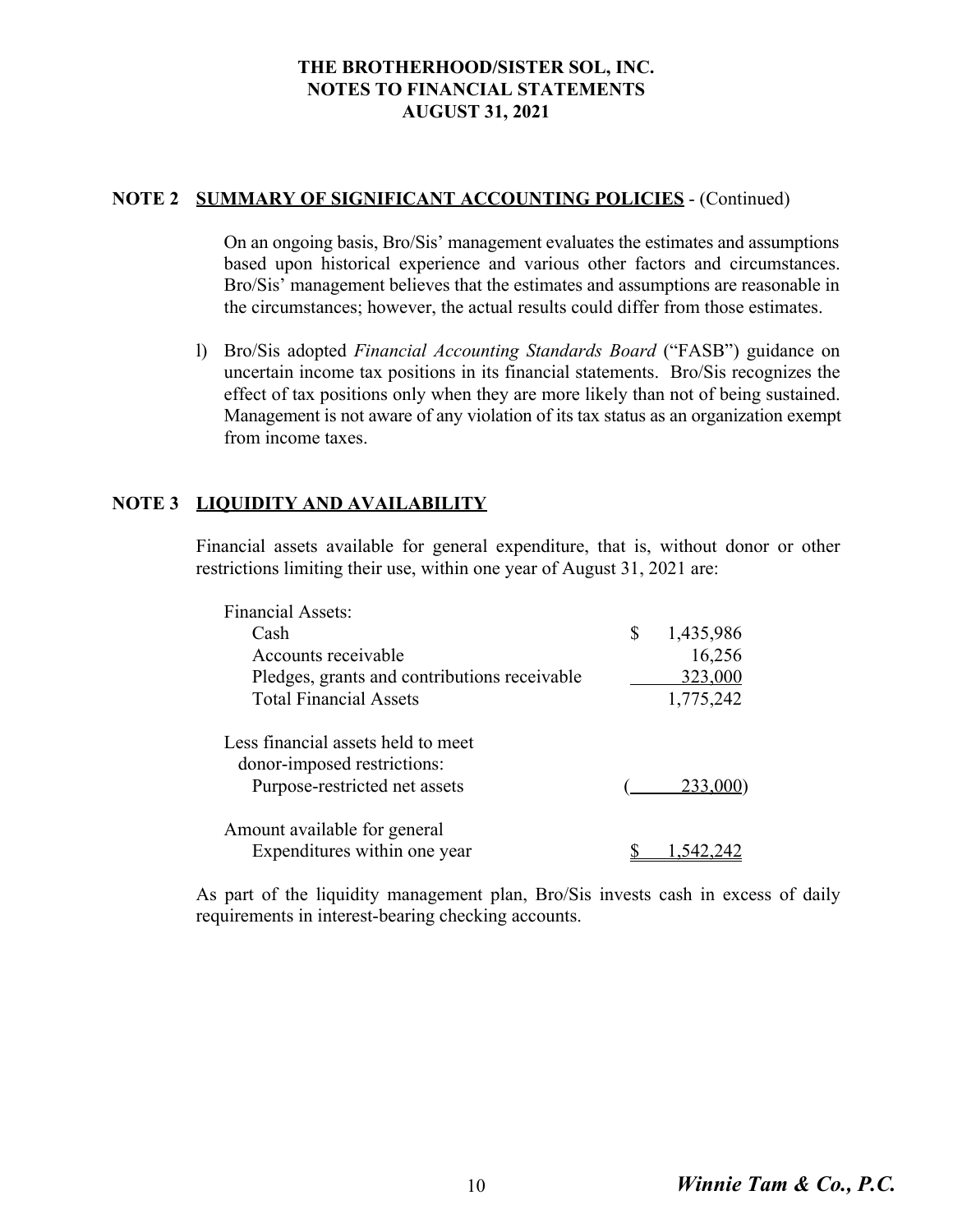## **NOTE 4 FIXED ASSETS**

As of August 31, 2021, the costs of the assets and the related accumulated depreciation and amortization were as follows:

| Land                                              | 1,246,883  |
|---------------------------------------------------|------------|
| Furniture and equipment                           | 49,976     |
| Leasehold improvements                            | 329,331    |
|                                                   | 1,626,190  |
| Less: accumulated depreciation and amortization ( | $-346.373$ |
| Net                                               | 1.279.817  |

# **NOTE 5 LOANS PAYABLE / RELATED PARTY TRANSACTION**

On November 3, 2016, Bro/Sis obtained a \$1,350,000 term loan from the Nonprofit Finance Fund to refinance the indebtedness secured by a mortgage on the property located at 512 West  $143<sup>rd</sup>$  Street and 514 West  $143<sup>rd</sup>$  Street. The agreement provides for, among other matters, an annual interest rate of 6.25% payable in equal monthly payments for interest and principal over twenty (20) years with balance of principal due on December 1, 2018. The maturity date was extended to September 1, 2021. As of August 31, 2021, this loan was paid in full.

On April 30, 2018, Bro/Sis received an unsecured term loan of \$1,000,000 from a company in which a Board member held ownership. The agreement provides for, among other matters, an annual interest rate of 2.60% with principal and unpaid interest due on June 30, 2020. The maturity date was extended to June 30, 2021. As of August 31, 2021, this loan was paid in full.

On August 30, 2021, Bro/Sis entered into a loan agreement with a financial institution for available funds of up to \$3,400,000. Bro/Sis has received the initial advance of \$2,200,000 to refinance the outstanding loans. The loan agreement provides for, among other matters, an annual interest rate of 3.82% payable in equal monthly payments for interest and principal over seven (7) years with balance of the principal due on September 10, 2028. The amortization of principal is calculated over twenty (20) years. The loan is collateralized by the property located at  $512$  West  $143<sup>rd</sup>$  Street and  $514$  West  $143<sup>rd</sup>$  Street. In September 2021, Bro/Sis has made a down payment on property located at 510 West  $143<sup>rd</sup>$  Street. Bro/Sis may use the remaining proceeds of the loan of \$1,200,000 to purchase this property once the sale has been finalized. As of August 31, 2021, the outstanding balance was \$2,200,000.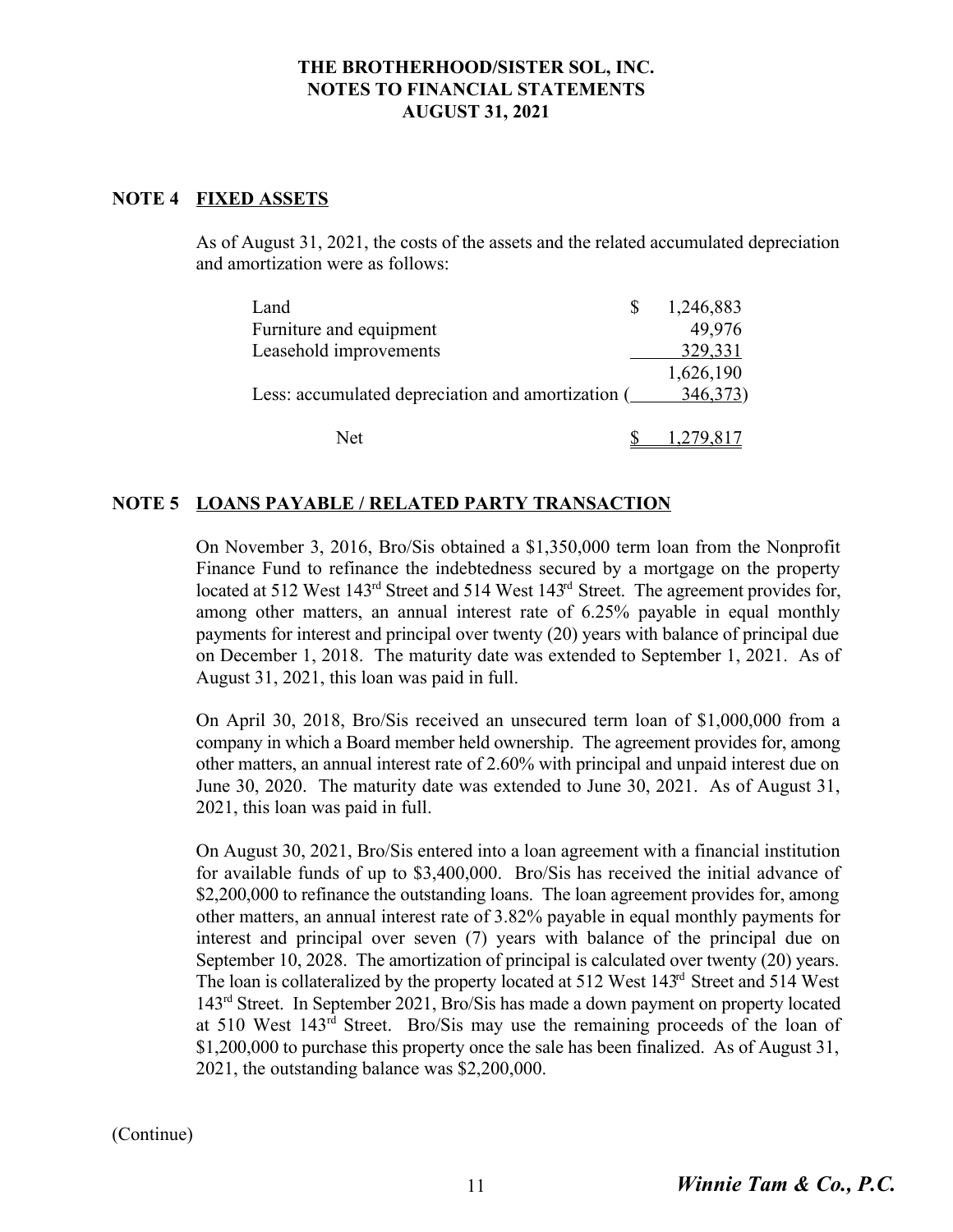# **NOTE 5 LOANS PAYABLE / RELATED PARTY TRANSACTION** - (Continued)

In March 2020, the federal government passed the *Coronavirus Aid, Relief, and Economic Security Act ("CARES Act"*) to help businesses retain employees through a program called the Paycheck Protection Program ("PPP"). Participating in the PPP enables the business to obtain a loan from the Small Business Administration ("SBA") sector of the government.

On May 18, 2020, Bro/Sis obtained an unsecured loan outstanding in the amount of \$604,100 due to SBA and administered by a local bank. Under the terms of the loan agreements, loan payments are deferred for six months or until Bro/Sis receives notification from the SBA as to the amount of the loan forgiven. Thereafter, monthly payments are due, including interest at 1% per annum, which approximates the effective interest rate. The maturity date on the loan is May 18, 2022.

The loan terms provide that a portion or all of the loan is forgivable to the extent that Bro/Sis uses the loan proceeds to fund qualifying payroll and other expenses during a designated 24-week period. On September 20, 2021, Bro/Sis received notification from the SBA that the entire loan balance of \$604,100 has been forgiven.

In addition, Bro/Sis had incurred \$109,405 in refinancing costs. As of August 31, 2021, total outstanding loans, net of unamortized debt issuance costs of \$109,405, was \$2,694,695, payable as follows:

| <b>Year ending August 31</b> |               |
|------------------------------|---------------|
| 2022                         | \$<br>656,654 |
| 2023                         | 61,407        |
| 2024                         | 64,227        |
| 2025                         | 67,592        |
| 2026                         | 70,873        |
| Subsequent to 2026           | 1,773,942     |
| Total                        | 2,694,695     |
| Current portion              | 656,654       |
| Non-current portion          | 2,038,0       |

#### **NOTE 6 NON-CASH CONTRIBUTIONS**

In-kind contributions received during the year consist of donated services of \$119,492. Bro/Sis also received donated food pantry of \$210,918 for Bro/Sis' COVID-19 relief efforts.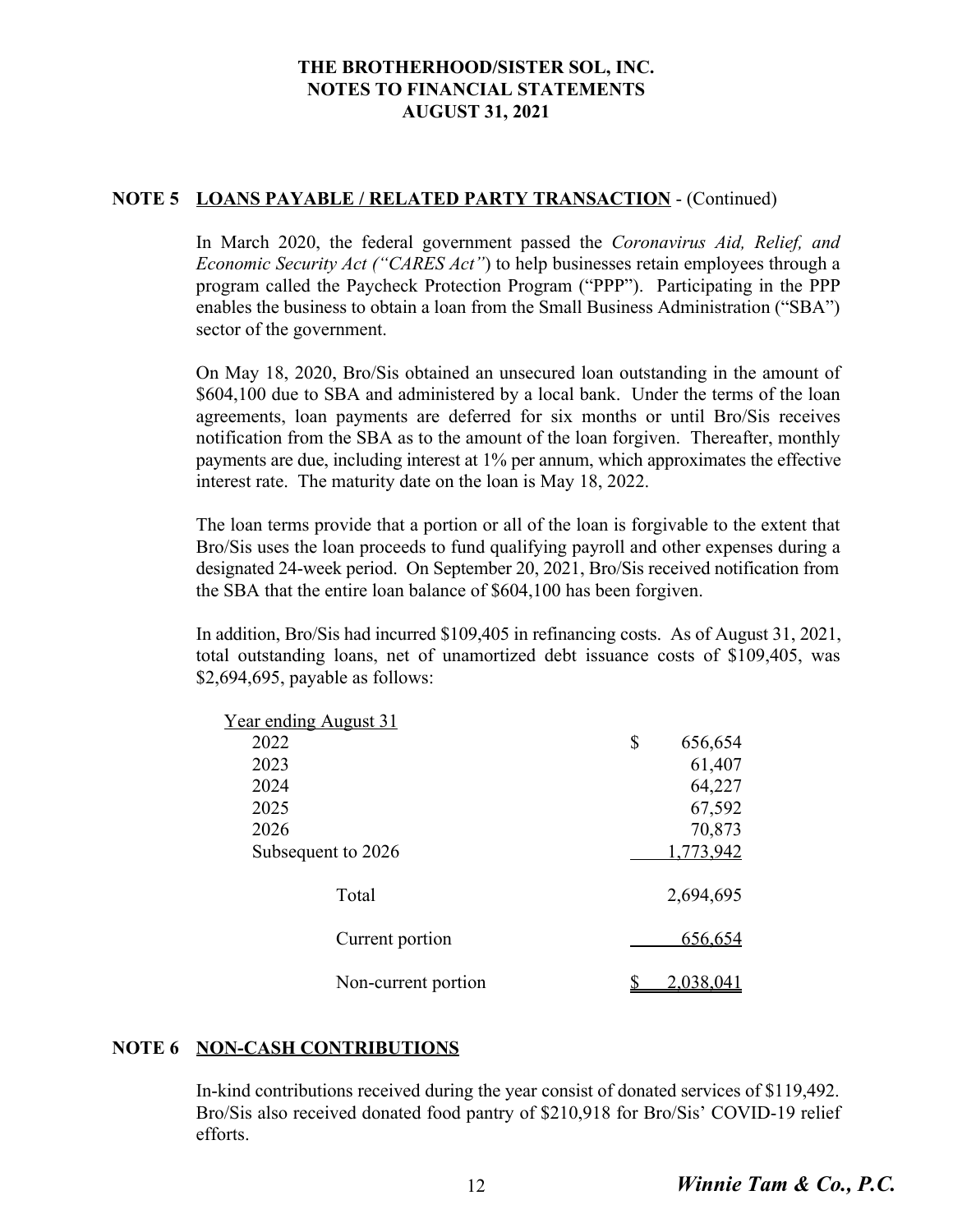#### **NOTE 7 COMMITMENT**

In December 2017, Bro/Sis entered into a lease agreement for its transitional housing space under an operating lease expiring on December 31, 2021 with the rent commencement date of January 1, 2018. In December 2021, the operating lease was renewed and extended for four (4) years, which will expire on December 31, 2025. The future minimum lease payments, exclusive of certain escalation costs, are as follows:

| <u>Year ending August 31</u> |               |
|------------------------------|---------------|
| 2022                         | \$<br>136,802 |
| 2023                         | 207,938       |
| 2024                         | 212,097       |
| 2025                         | 216,339       |
| 2026                         | 72,587        |
| Total                        | 845,763       |

For financial statement purposes, total rent expenses are accounted for on a straight-line basis. Accordingly, the accompanying statement of financial position reflects the liability for deferred rent for the excess of the rent expense charged under generally accepted accounting principles over the rent paid pursuant to the lease term. As of August 31, 2021, the amount of deferred rent payable was \$4,096.

#### **NOTE 8 NET ASSETS RELEASED FROM RESTRICTIONS**

Net assets released from restrictions during the year ended August 31, 2021 were as follows:

| Satisfaction of purpose restrictions:  |                 |
|----------------------------------------|-----------------|
| Capital Campaign                       | \$<br>5,836,192 |
| COVID-19 Relief Program                | 967,110         |
| <b>Environmental Education Program</b> | 565,000         |
| <b>Liberation Program</b>              | 105,250         |
| Programmatic Support                   | 893,358         |
| Rites of Passage                       | 517,500         |
|                                        | 8,884,410       |
| Satisfaction of time restrictions:     |                 |
| General Support designated for 2021    | 170,000         |
| Total                                  | 9.054.4         |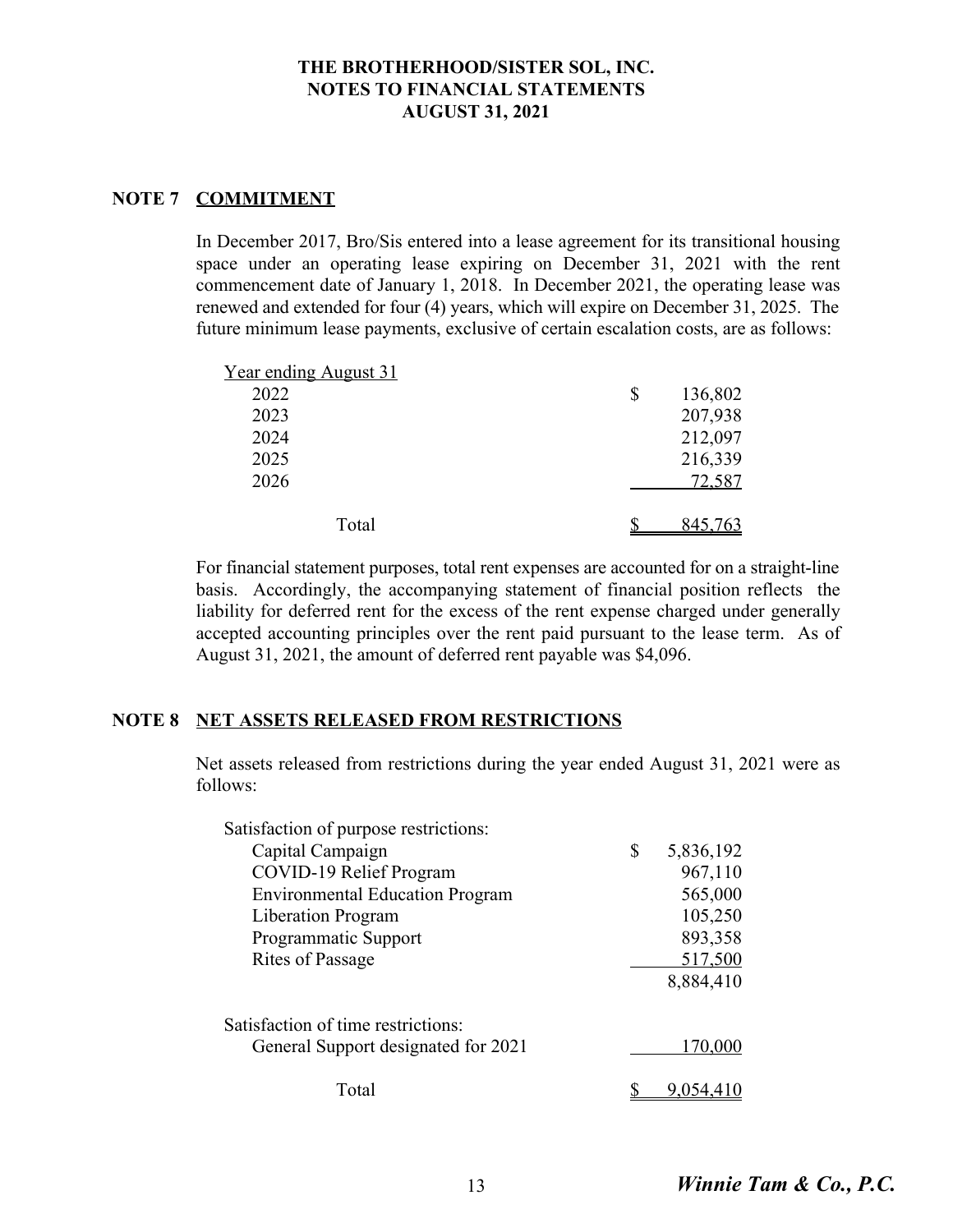# **NOTE 9 NET ASSETS WITH DONOR RESTRICTIONS**

As of August 31, 2021, net assets with donor restrictions are available for the following:

| Purpose restrictions, available for spending:      |              |
|----------------------------------------------------|--------------|
| Capital Campaign                                   | \$<br>20,000 |
| <b>Liberation Program</b>                          | 100,000      |
| Programmatic Support                               | 98,000       |
| Rites of Passage                                   | 15,000       |
| Total purpose-restricted net assets                | 233,000      |
| Time restrictions:                                 |              |
| Time restricted support, which are unavailable for |              |
| spending until the time stipulated by donors       | 150,000      |
| <b>Total Net Assets with Donor Restrictions</b>    |              |

# **NOTE 10 CAPITAL PROJECT**

In 2016, Bro/Sis started a campaign for the construction of the State-of-the-Art educational space and out-of-school-time facility (the "Capital Project") for young people. The estimated costs for the Capital Project is \$21.4 million dollars.

Since 2016, Bro/Sis has received the following conditional promises to give totaling \$10,952,000 from the City and State of New York for the Capital Project acting by and through New York City Economic Development Corporation ("EDC"), the Dormitory Authority of the State of New York ("DASNY"), and the Department of Design and Construction ("DDC") that are contingent upon the successful execution of the contracts.

As of August 31, 2020, Bro/Sis had executed the contract with various New York State Assemblyman through DASNY for \$1,150,000 and has drawn down the full amount for the Capital Project.

Bro/Sis also has executed contracts with EDC of \$8,502,000 and has drawn down \$5,663,783 for the Capital Project as of August 31, 2021. Remaining funds will be drawn down on an reimbursement basis.

DDC will oversee the Technology funding of \$1,300,000 committed by the City and will also pay for these expenses on an reimbursement basis.